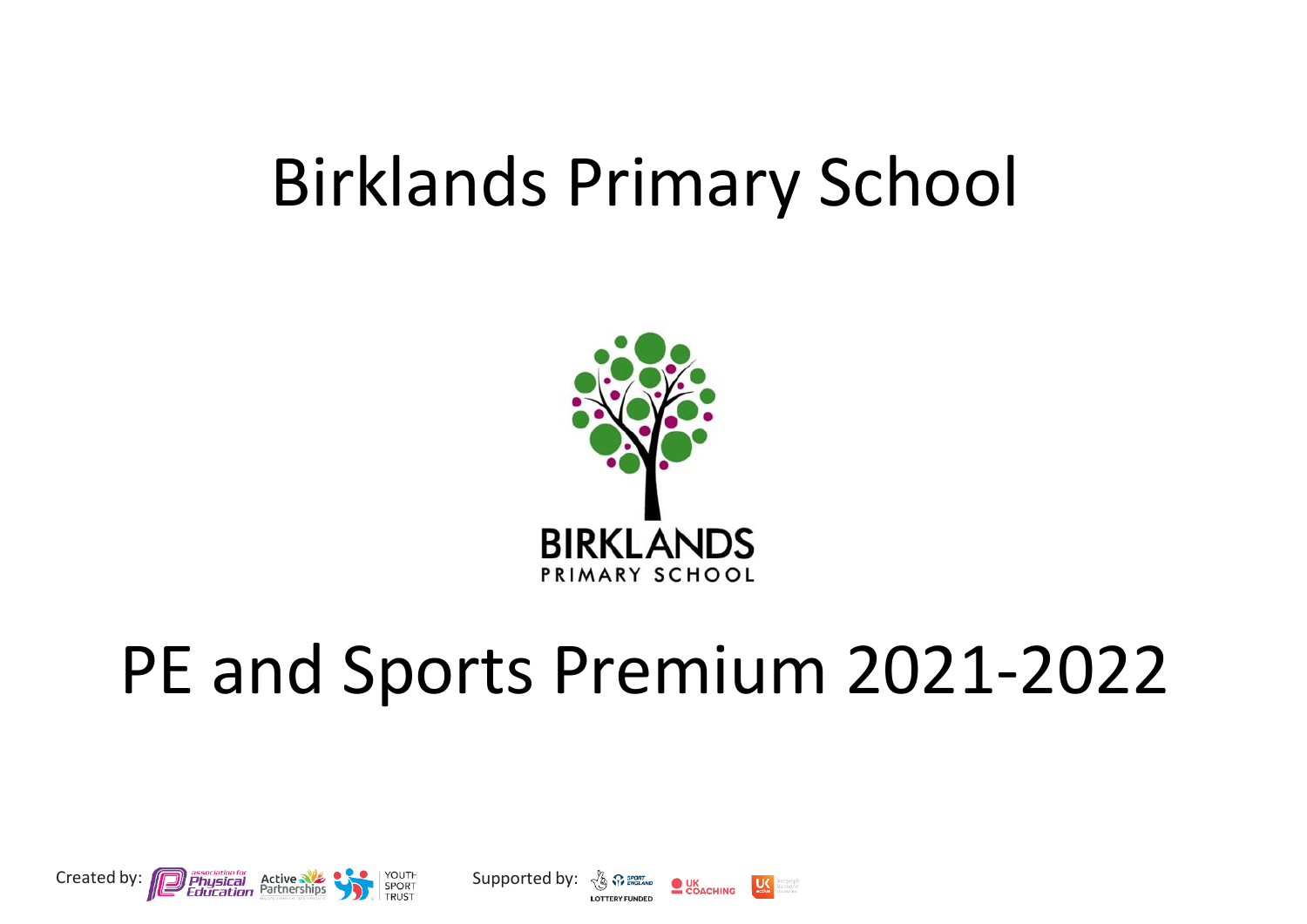## Funding

| How much (if any) do you intend to carry over from this total fund into 2021/22?    | £6,290.00   |
|-------------------------------------------------------------------------------------|-------------|
| Total amount allocated for 2021/22                                                  | £18,160.00  |
| Total amount of funding for 2021/22. To be spent and reported on by 31st July 2022. | £ 24,450.00 |

### Swimming Data

| Meeting national curriculum requirements for swimming and water safety.                                                                                                                                                                                                                            |     |
|----------------------------------------------------------------------------------------------------------------------------------------------------------------------------------------------------------------------------------------------------------------------------------------------------|-----|
| As part of the swimming programme under-taken last academic year children in year 5 were taught water-safety<br>skills, by trained instructors.                                                                                                                                                    |     |
| What percentage of your current Year 6 cohort swim competently, confidently and proficiently over a distance of at<br>least 25 metres?<br>N.B. Even though your pupils may swim in another year please report on their attainment on leaving primary school<br>at the end of the summer term 2020. | 80% |
| Please see note above                                                                                                                                                                                                                                                                              |     |
| What percentage of your current Year 6 cohort use a range of strokes effectively [for example, front crawl, backstroke<br>and breaststroke]?<br>Please see note above                                                                                                                              | 80% |
| What percentage of your current Year 6 cohort perform safe self-rescue in different water-based situations?                                                                                                                                                                                        | 70% |
| Schools can choose to use the Primary PE and sport premium to provide additional provision for swimming but this<br>must be for activity over and above the national curriculum requirements. Have you used it in this way?                                                                        | No  |





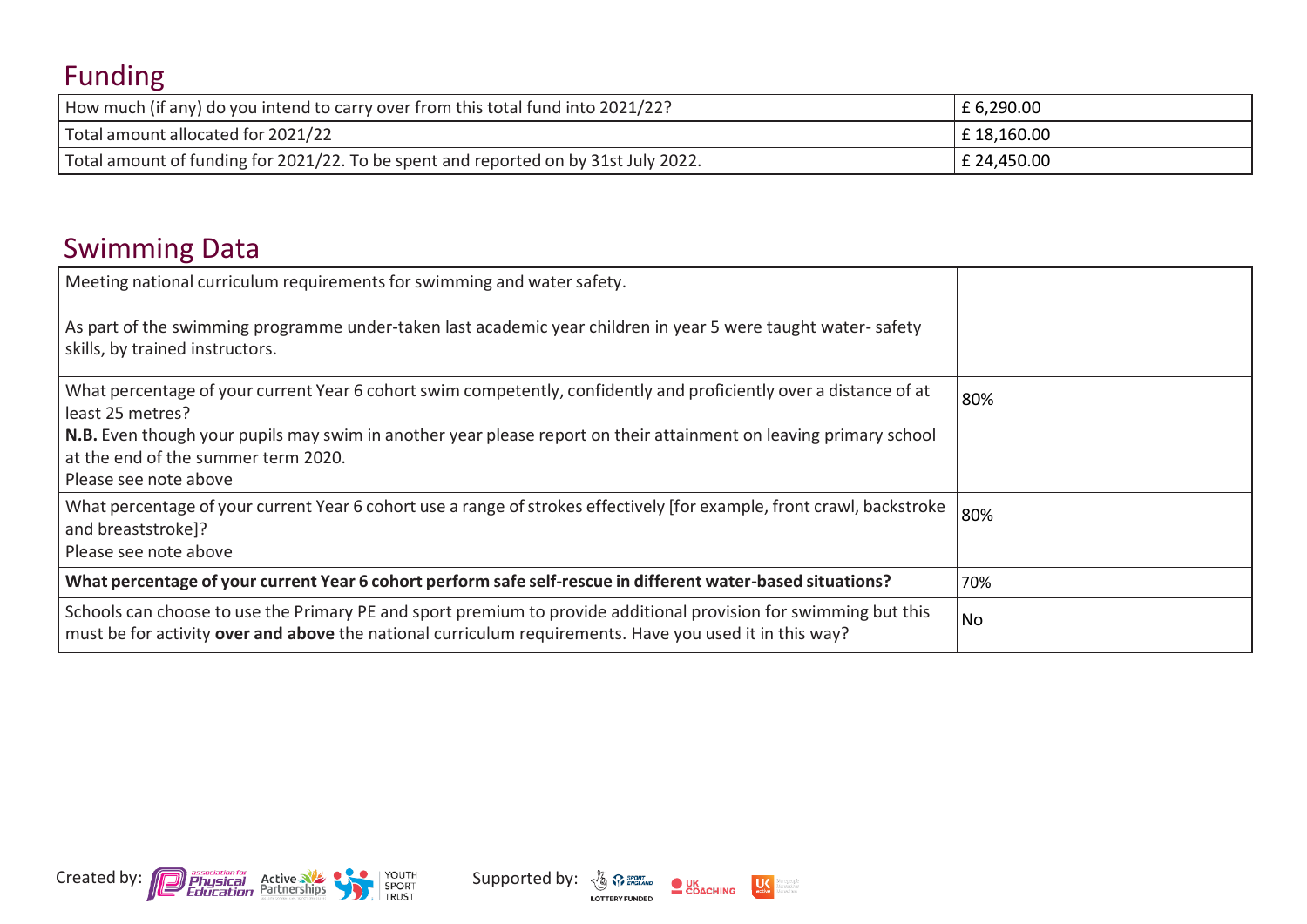### Action plan

| Academic Year: 2021/22                                                                                                                                                  | <b>Total fund allocated: !!!!</b>                                                                         | Date Updated: October 2021 |                                                                                                                |                                                                                                                  |
|-------------------------------------------------------------------------------------------------------------------------------------------------------------------------|-----------------------------------------------------------------------------------------------------------|----------------------------|----------------------------------------------------------------------------------------------------------------|------------------------------------------------------------------------------------------------------------------|
| Key indicator 1: The engagement of all pupils in regular physical activity - Chief Medical Officers guidelines recommend that                                           |                                                                                                           |                            |                                                                                                                | Percentage of total allocation:                                                                                  |
| primary school pupils undertake at least 30 minutes of physical activity a day in school                                                                                |                                                                                                           |                            |                                                                                                                | %                                                                                                                |
| Intent                                                                                                                                                                  | Implementation                                                                                            |                            | Impact                                                                                                         |                                                                                                                  |
| Your school focus should be clear<br>what you want the pupils to know<br>and be able to do and about<br>what they need to learn and to<br>consolidate through practice: | Make sure your actions to achieve<br>are linked to your intentions:                                       | Funding<br>allocated:      | Evidence of impact: what do<br>pupils now know and what<br>can they now do? What has<br>changed?:              | Sustainability and suggested<br>next steps:                                                                      |
| Pupils engage in physical activity at<br>lunch times                                                                                                                    | Specialist sports coach supports<br>children's activity during lunch break<br>twice weekly for 30 minutes | £1,920.00                  | Pupils are physically active and this<br>is maintained during other lunch<br>breaks too                        | Focus use of sport coach on those<br>pupils who are less active and<br>need to adopt a more active<br>lifestyle. |
| Pupils engage in physical activity at lunch Sports leaders participate in training<br>times                                                                             | with a sport coach                                                                                        | £1,920.00                  | Key stage 2 pupils are role models<br>for younger pupils around the<br>benefits of physical activity           | Upskill other pupils as sports<br>leaders and per mediators.                                                     |
| Extending opportunity for independent<br>physical activity at lunch times                                                                                               | Purchase of additional sports<br>equipment to be used at lunch-breaks                                     | £8,500.00                  | All pupils across school have access<br>to equipment to engage them in<br>physical activity during lunchbreaks |                                                                                                                  |
| Key indicator 2: The profile of PESSPA being raised across the school as a tool for whole school improvement                                                            |                                                                                                           |                            |                                                                                                                | Percentage of total allocation:                                                                                  |
|                                                                                                                                                                         |                                                                                                           |                            |                                                                                                                | $\%$                                                                                                             |
| Intent                                                                                                                                                                  | Implementation                                                                                            |                            | Impact                                                                                                         |                                                                                                                  |
| Your school focus should be clear<br>what you want the pupils to know<br>and be able to do and about<br>what they need to learn and to<br>consolidate through practice: | Make sure your actions to achieve<br>are linked to your intentions:                                       | Funding<br>allocated:      | Evidence of impact: what do<br>pupils now know and what<br>can they now do? What has<br>changed?:              | Sustainability and suggested<br>next steps:                                                                      |



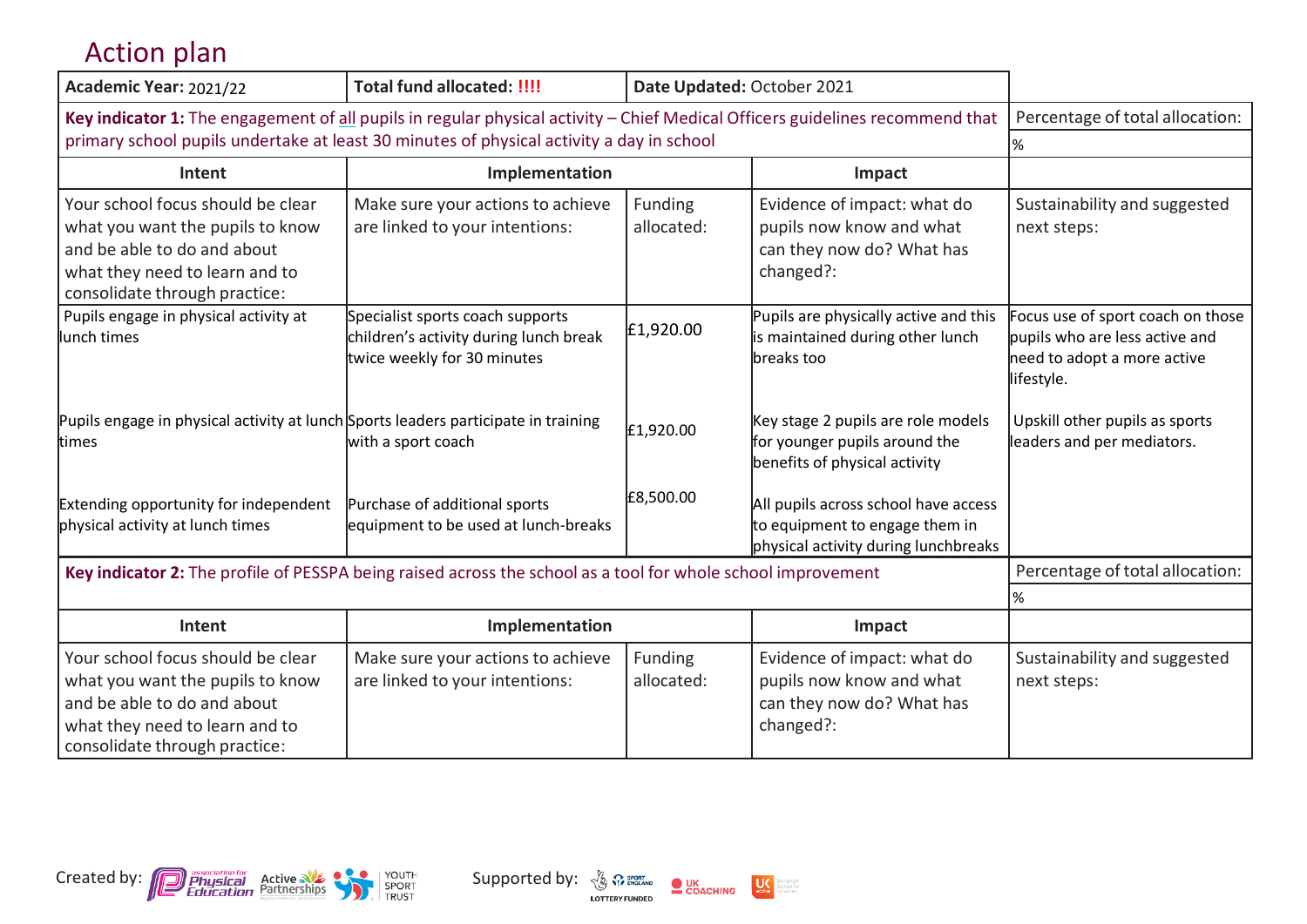| Wider range of sports opportunities, as<br>part of extra-curricular opportunities.          | Specialist coach used during after-<br>school clubs weekly in KS1 and 2 | £1,920.00 | Pupils have the opportunity to<br>experience other physical activity<br>such as fencing                      | Specialist coach to provide further<br>sporting opportunities |
|---------------------------------------------------------------------------------------------|-------------------------------------------------------------------------|-----------|--------------------------------------------------------------------------------------------------------------|---------------------------------------------------------------|
| Opportunities to enhance physical<br>activity to improve focus during<br>unstructured times | Training for MDSAs linked to team<br>games etc                          | £1920.00  | Pupils are engaged in team activities<br>during unstructured times,<br>providing focus and physical activity |                                                               |

| Key indicator 3: Increased confidence, knowledge and skills of all staff in teaching PE and sport                                                                       |                                                                                           |                       |                                                                                                                                                                                             | Percentage of total allocation:                                                     |
|-------------------------------------------------------------------------------------------------------------------------------------------------------------------------|-------------------------------------------------------------------------------------------|-----------------------|---------------------------------------------------------------------------------------------------------------------------------------------------------------------------------------------|-------------------------------------------------------------------------------------|
|                                                                                                                                                                         |                                                                                           |                       |                                                                                                                                                                                             |                                                                                     |
| Intent                                                                                                                                                                  | Implementation                                                                            |                       | Impact                                                                                                                                                                                      |                                                                                     |
| Your school focus should be clear<br>what you want the pupils to know<br>and be able to do and about<br>what they need to learn and to<br>consolidate through practice: | Make sure your actions to<br>achieve are linked to your<br>intentions:                    | Funding<br>allocated: | Evidence of impact: what do<br>pupils now know and what<br>can they now do? What has<br>changed?:                                                                                           | Sustainability and suggested<br>next steps:                                         |
| Teachers demonstrate professional<br>competence in different areas of the PE<br>curriculum leading to high levels of<br>competence in pupils                            | Specialist coach employed to team<br>teach with all class teachers reception<br>to year 6 | £14,040.00            | Consistency of delivery in PE and a<br>continual overview of progress across coach for teachers to work<br>the whole school. Teachers enabled<br>to teach high quality PE<br>independently. | To continue employing specialist<br>alongside. Team teaching to be<br>personalised. |
| Key indicator 4: Broader experience of a range of sports and activities offered to all pupils                                                                           |                                                                                           |                       |                                                                                                                                                                                             | Percentage of total allocation:                                                     |
|                                                                                                                                                                         |                                                                                           |                       |                                                                                                                                                                                             |                                                                                     |
| Intent                                                                                                                                                                  | Implementation                                                                            |                       | Impact                                                                                                                                                                                      |                                                                                     |
| Your school focus should be clear<br>what you want the pupils to know<br>and be able to do and about<br>what they need to learn and to<br>consolidate through practice: | Make sure your actions to<br>achieve are linked to your<br>intentions:                    | Funding<br>allocated: | Evidence of impact: what do<br>pupils now know and what<br>can they now do? What has<br>changed?:                                                                                           | Sustainability and suggested<br>next steps:                                         |



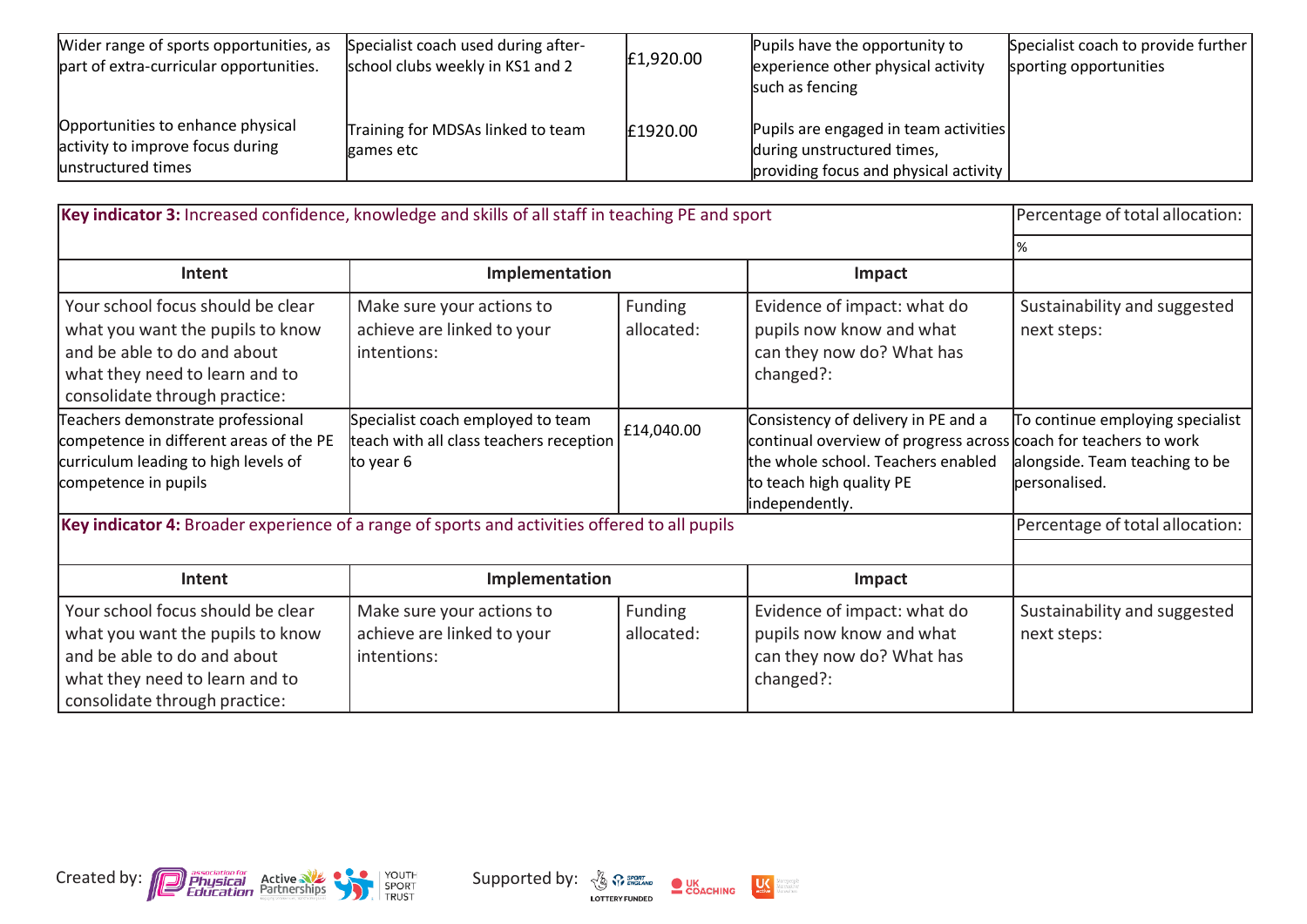| Participation in local events, such as<br>Wider range of sports offered during<br>dancing showcase at the local theatre<br>extra-curricular opportunities<br>Specialist coach and PE lead to<br>provide opportunities to experience<br>sports beyond PE curriculum | E1,920.00 | Greater participation in identified<br>extra-curricular sports opportunities and physical activities<br>and higher profile in local sports<br>competitions and events | Maintain wide range of sporting<br>opportunities |
|--------------------------------------------------------------------------------------------------------------------------------------------------------------------------------------------------------------------------------------------------------------------|-----------|-----------------------------------------------------------------------------------------------------------------------------------------------------------------------|--------------------------------------------------|
|--------------------------------------------------------------------------------------------------------------------------------------------------------------------------------------------------------------------------------------------------------------------|-----------|-----------------------------------------------------------------------------------------------------------------------------------------------------------------------|--------------------------------------------------|